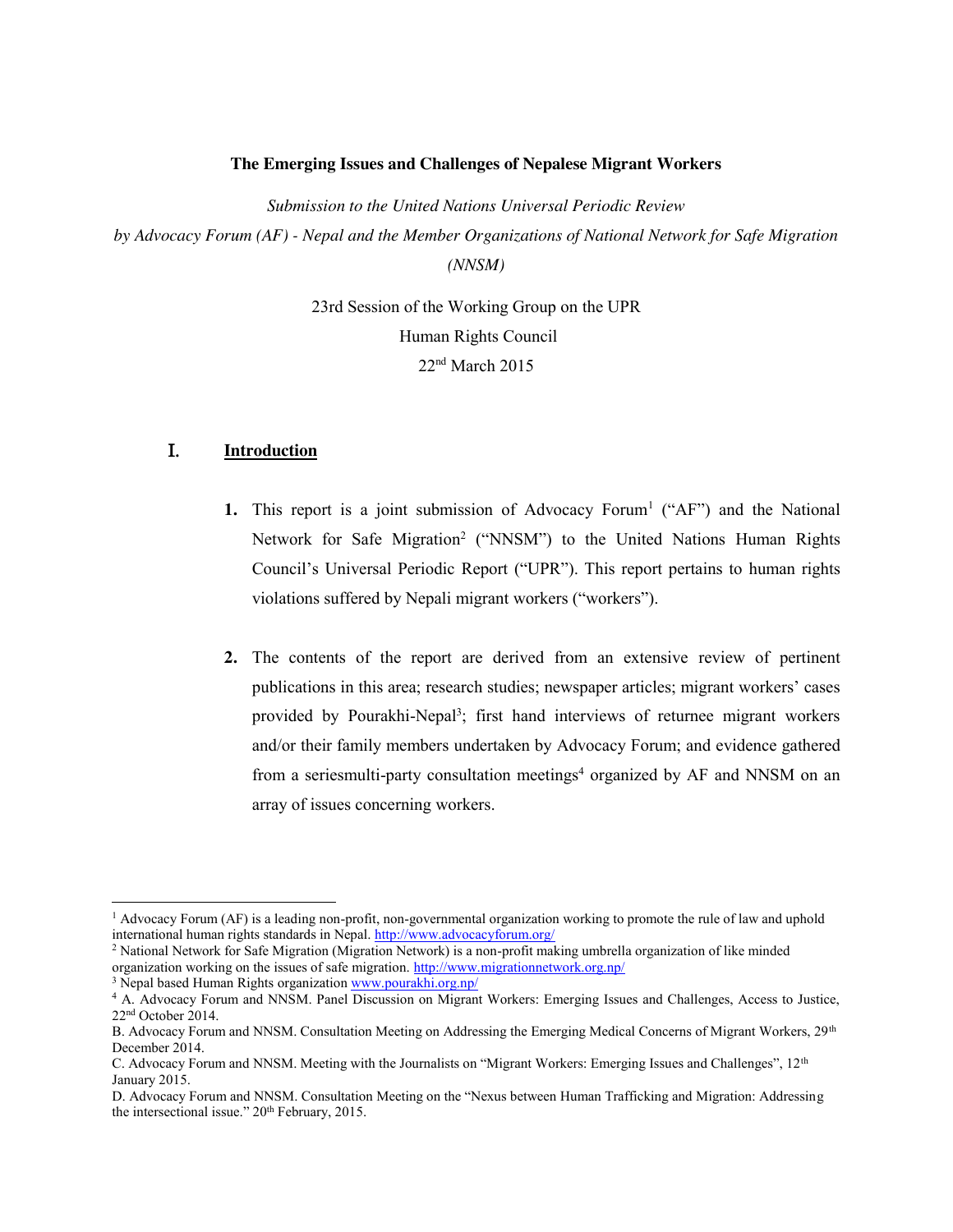- **3.** The issues discussed below are those that are mainly but not entirely applicable to those poorly educated, rural based, low skilled workers that mainly work in the Middle East and Malaysia; these individuals form the preponderance of workers.
- **4.** This submission will first address the status of the implementation of worker specific recommendations in Nepal's previous UPR (2011), and then explore the most relevant and egregious violations of international human rights provisions by the State of Nepal in the context of foreign labour migration.

# II. **Background**

- **5.** Foreign labor migration from Nepal has been rapidly accelerating in the past couple of decades as it has been a strategy of survival for many Nepalese men and women. Presently nearly half Nepali households have at least one member abroad or having returnee for foreign employment.<sup>5</sup> The current trend of foreign labor migration from Nepal has been a major construct of the lack of employment within the country; increased globalization; effects of poverty; food insecurity; economic hardship; unequal distribution of income; lack of employment; and political unrest, war and insecurity.6 Consequently, more than 2.6 million Nepalese are currently undertaking overseas employment<sup>7</sup>, however this doesn't reflect the true number, as many travel undocumented and through hidden channels, and yet many more cross the open border with India frequently.
- **6.** The growing tendency of foreign labor migration has placed Nepal as the top remittance recipient country among the Least Developed Countries (LDC) according to a report of the United Nations Conference on Trade and Development

<sup>5</sup> World Bank. 2011. 'Large-Scale Migration and Remittance in Nepal: Issues, Challenges and Opportunities'. Kathmandu: Poverty Reduction and Economic Management Sector Unit, South Asia Region, World Bank.

<sup>6</sup> Knight, Kyle. "The subtle wounds of Nepal's remittance boom." *Aljazeera*, 13, 2014.

http://www.aljazeera.com/indepth/features/2014/04/subtle=wounds=nepals=remittance=boom= 201441144741533395 [accessed January 12, 2015].

<sup>7</sup>Government of Nepal- Ministry of Labor and Employment. "Labor Migration for Employment- A Status Report for Nepal 2013/2014." Department of Foreign Employment.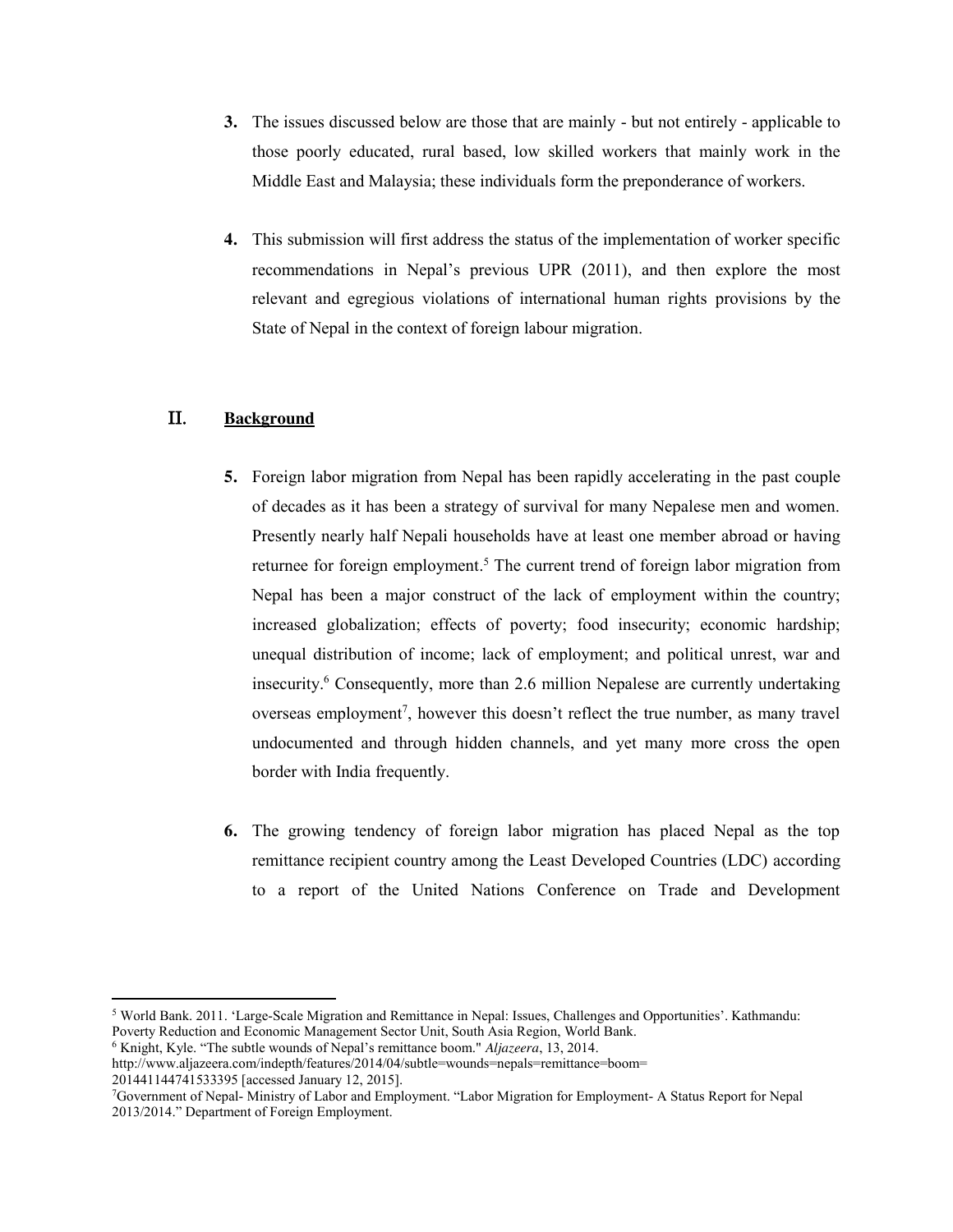(UNCTAD).8 Figures further elucidate that daily average remittance amounts to NPR 1.49 billion and total remittance income in a fiscal year reaches NPR 543.29 billion.9

- **7.** Remittances have significantly contributed to the development of the nation and raised the mean living standards of its citizens, nevertheless, there have been overshadowing tragedies associated with it. Nepalese migrant workers have become high risk victims of recruitment malpractices, such as: forced labor; trafficking; sexual and physical harassment; debt bondage; fraudulent employment offers; racial bias and xenophobia; exorbitant placement fees; placement in perilous employment; under or non-payment of wages; and discriminating laws and policies in destination countries.
- **8.** The core domestic legal provisions that deal with foreign employment are the Foreign Employment Act 2007 ("FEA") and the Foreign Employment Rules ("FER").

## III. **Status of Implementation of UPR Recommendationsby Nepal**

- **9.** Nepal's previous  $UPR^{10}$ had a minimal focus on the issue of foreign labour migration, however two accepted recommendations did address Human Rights issues in this area. The Government of Nepal despite failed to implement either of these.
- **10.** Recommendation 1:

*"Strengthen the implementation of its Human Trafficking and Transportation (Control) Act 2007 and its Regulation 2008 (Bhutan); further strengthen law enforcement and the judicial system in the efforts to address impunity ……. (Malaysia)"<sup>11</sup>*

<sup>&</sup>lt;sup>8</sup> "Nepal top recipient among LDCs." *Ekantipur*, December 18, 2014. http://www.ekantipur.com/2014/12/18/business/nepal-top-<br>recipient-among-ldcs/399190.html [accessed January 5, 2015].

<sup>&</sup>lt;sup>9</sup> "Country receiving Rs 1.49b in remittances daily." Republica. 24 Aug. 2014.

<sup>&</sup>lt;sup>10</sup> Outcome of 2011 Nepal UPR http://daccess-dds-ny.un.org/doc/UNDOC/GEN/G11/116/42/PDF/G1111642.pdf?OpenElement [Accessed: 19/03/2015].

<sup>&</sup>lt;sup>11</sup> Outcome of 2011 Nepal UPR http://daccess-dds-ny.un.org/doc/UNDOC/GEN/G11/116/42/PDF/G1111642.pdf?OpenElement [Accessed: 19/03/2015].paragraph 106.31.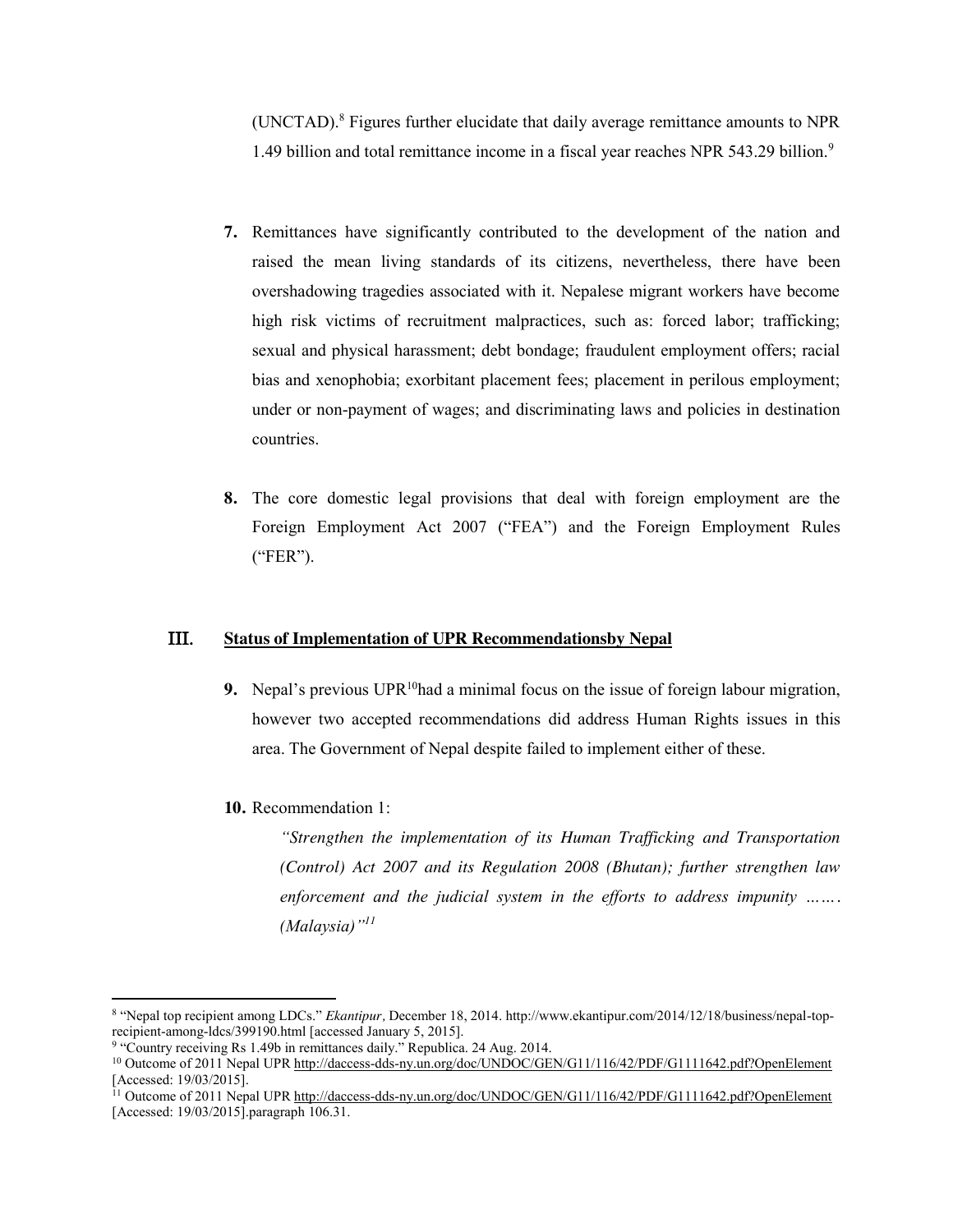It is widely accepted<sup>12</sup>that in the context of labour migration the provision related to the 'Human Transportation" (Section 4(2)) is rarely used, despite the activities of many private actors in the foreign employment market contravening it. This is primarily because when such occurrences are presented to the police, public prosecution service or judiciary, they are inaccurately dismissed as a migrant worker issue, and thus subject to the sole jurisdiction of the Department for Foreign Employment (DoFE). 1314This action essentially leads to private actors that undertake human transportation evading criminal prosecution and in turn exacerbates the culture of impunity that exists in the foreign employment market.

**11.** Recommendation 2:

*"Protect its citizens from labour exploitation at home and abroad by providing improved regulation and oversight of workplace practices (United States of America)"<sup>15</sup>*

With regard to improving regulation, the domestic legal framework in Nepal prior to 2011 and since 2011 is broadly adequate, albeit not ideal. The core problem with the regulatory framework for foreign employment in Nepal is the implementation of it. Although the Department of Foreign Employment has legal authority to implement and enforce the FEA 2007 and FEA 2008, it has failed to do so because of its significant lack of resourcing<sup>16</sup>, inefficiency and nexus with alleged perpetrators. The actions of the Government of Nepal in this regard are in violation of Article 8 of the UDHR, as it is not providing an effective remedy for workers' FEA and FER rights.

**12.** With regard to oversight of foreign workplace practices, this is a matter for Labour attachés and Embassies to undertake. The level of funding, staffing and expertise in which is dismal considering the number and amount of revenue generated by

<sup>&</sup>lt;sup>12</sup> Advocacy Forum and NNSM. Consultation Meeting on the "Nexus between Human Trafficking and Migration: Addressing the intersectional issue." 20<sup>th</sup> February, 2015.

<sup>13</sup> American Bar Association. 2011. *Human Trafficking Assessment Tool Report for Nepal*. Washington, D.C.: American Bar Association. http://www.americanbar.org/content/dam/aba/directo-

ries/roli/nepal/nepal\_human\_trafficking\_assessment\_report\_2011.authcheckdam.pdf.

 $14$  Ibid.

<sup>&</sup>lt;sup>15</sup> Outcome of 2011 Nepal http://daccess-dds-ny.un.org/doc/UNDOC/GEN/G11/116/42/PDF/G1111642.pdf?OpenElement [Accessed: 19/03/2015].paragraph 106.40.

<sup>16</sup> Interview with Narayan Rimal, Director, Complaints Registration and Investigation Section, Department of Foreign Employment, Kathmandu, March 11, 2014. Contain within: Paoletti, Sarah, et al. "Migrant Workers' Access to Justice at Home: Nepal." *Migrant Workers' Access to Justice Series (Open Society Foundations)* (2014)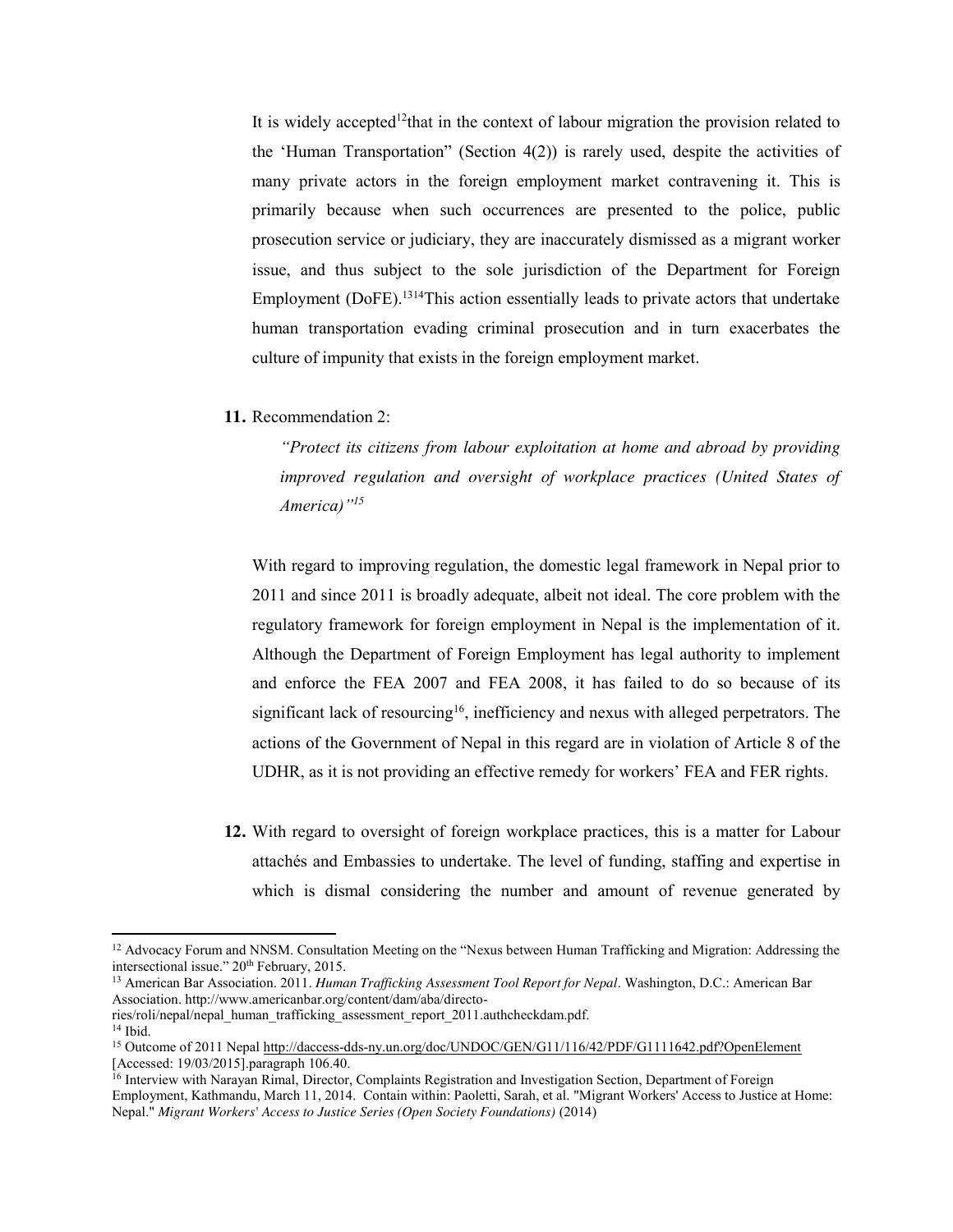workers. Labour attachés, embassies and even the DoFE accept that given the lack of resource and the workload many of the functions of such institutions like screening employers and checking on the working and living conditions of employees are simply overlooked.<sup>17</sup>

**13.** The lack of any actual mandate for embassies or labour attachés to screen, monitor and black list foreign employers is another major concern, and there has been no development in this area since 2011.

## IV. **Violations of Human Rights**

- **14.** In the context of foreign labour migration, there are a vast number of Human Rights violations, but for the purposes of this submission the authors have focused on the 6 rights *(listed below)*that are perceived to be either the most egregious violations or the violations that have the greatest adverse effects on the lives of workers.
- x **Access to Justice**
- **Liberty of Movement**
- x **Right to Equality and Non-discrimination**
- x **Right to Work and to Just and Favorable Conditions of Work**
- x **Right Against Exploitation: Forced Labor, Slavery and Human Trafficking**
- x **Protection against Human Rights Abuses Perpetuated by Non-State Actors**

# V. **Access to Justice**

 $\overline{\phantom{a}}$ 

**15.** Article 7 of the UDHR and Article 26 of the ICCPR guaranties that all individuals are afforded equal protection by the law, but Article 8 of the UDHR goes further and provides for an **effective remedy** with determination by a competent tribunal for all

<sup>&</sup>lt;sup>17</sup> Interview with Section Officer, Ministry of Foreign Affairs on 7 June 2012, Kathmandu . Contained within: Paoletti, Sarah, et al. "Migrant Workers' Access to Justice at Home: Nepal." *Migrant Workers' Access to Justice Series (Open Society Foundations)* (2014).

Roshan Sedhai. 2014. "Lack of Human Resources: Migrants in Lurch as Embassy Staff Overworked." *The Kathmandu Post*, February 24, 2014. http://www.ekantipur.com/the-kathmandu- post/2014/01/29/related\_articles/lack-of-humanresources/258667.html [accessed May 1, 2014].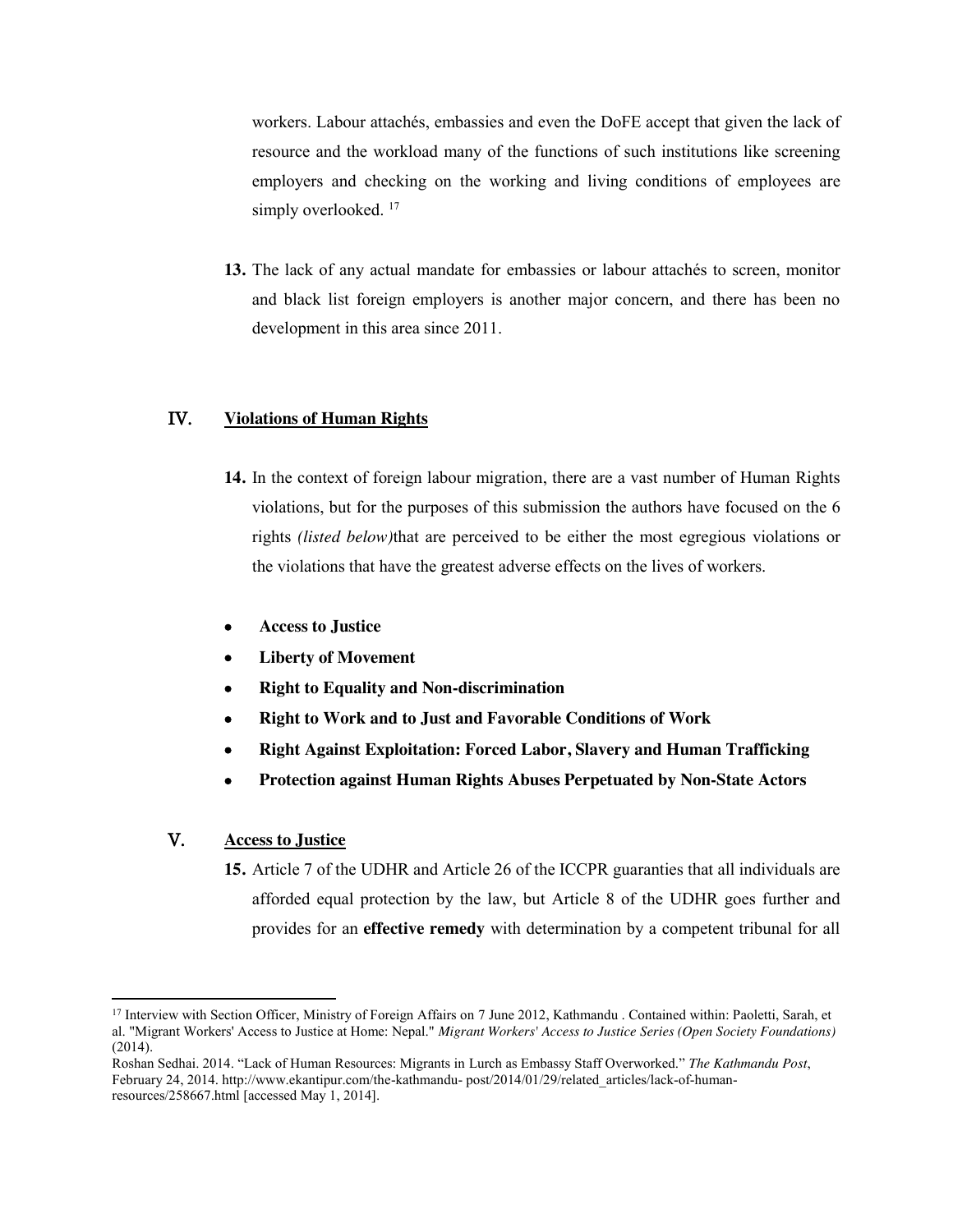violations of national laws. Art.  $2(3)(a)$  contains the same provision but for violations of the rights contained in the ICCPR.

**16.** With regard to workers, the Nepali government is in violation of Article 8 of the UDHR for the following reasons:

#### **DoFE investigations.**

**17.** Usage of unlicensed brokers<sup>18</sup>; deceit over actual contractual terms of employment; delay in sending workers for foreign employment; contract substitution at the airport prior to departure; and conditions of work and housing that differ from pre oral/written representations are all acts undertaken by brokers or recruitment agencies that are offences under the FEA. Complaints for such can be made to the DoFE, and ultimately the perpetrator punished. However, the DoFE is heavily under resourced, consequently there is an ever expanding backlog of complaints that have yet to be investigated<sup>19</sup>. There are also allegations of corruption<sup>20</sup>.

#### **The Foreign Employment Tribunal**

- **18.** The Foreign Employment Tribunal ("Tribunal") was established by the FEA and has jurisdiction to adjudicate on violations of the FEA and FER that are more serious, e.g. operating a foreign employment business without a license; sending workers for employment withoutDoFE permission; and concealing or tampering with relevant documents. The process for a complaint to get to the Tribunal is a lengthy bureaucratic process that is in dire need of streamlining: firstly the DoFE have to investigate it, then a government attorney reviews it, then it is given to the Tribunal registrar, then a prosecutor from the public prosecutor's office will be appointed to prosecute it.
- **19.** The first issue is obtaining compensation notwithstanding successful prosecution against a perpetrator. This is particularly a problem where the offence is committed by a broker, which is one of the most common cases the Tribunal receives. This is

<sup>&</sup>lt;sup>18</sup> Unregistered Middle-men that link potential workers with registered and legally authorised recruitment agencies for the purpose of foreign employment.

<sup>19</sup> Paoletti, Sarah, et al. "Migrant Workers' Access to Justice at Home: Nepal." *Migrant Workers' Access to Justice Series (Open Society Foundations)* (2014): 14-22, p152.

<sup>20</sup> Paoletti, Sarah, et al. "Migrant Workers' Access to Justice at Home: Nepal." *Migrant Workers' Access to Justice Series (Open Society Foundations)* (2014): 14-22, p153.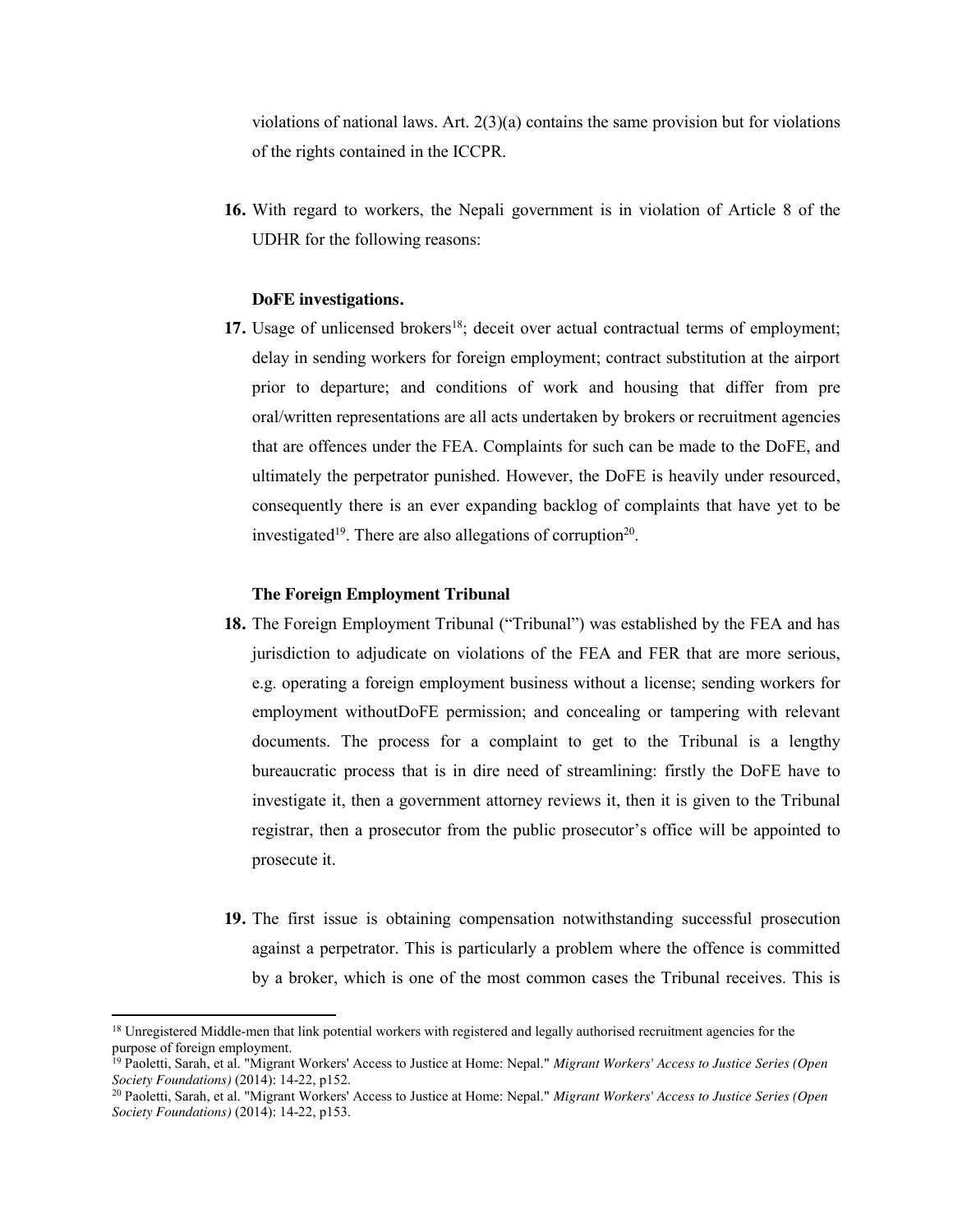because the Tribunal can only enforce an order for compensation when it is paid out of a recruitment agency's deposit, but as the unlicensed broker wouldn't have a deposit,the victim needs to go to a district court to enforce their order for compensation<sup>21</sup>. The Deputy Attorney General of Nepal noted that as a result of the above procedures, *"decision [or order] implementation was ineffective"22,* this view was echoed by an eminent legal officer that deals with such cases  $23$ .

20. A study into the area <sup>24</sup> found that of 187 randomly selected cases that were filed at the DoFE for adjudication by the Tribunal, only 108 were recommended for prosecution by the appointed prosecutor, and only 10 were registered for a hearing at the tribunal. Thus, there are 98 cases that can and should be registered but are simply left 'pending' at the DoFE for no material reason. In the above study, the legal director of the DoFE blamed resource constraints for this egregious situation<sup>25</sup>.

#### **Compensation for Negligent Pre-Departure Medical Examinations**

**21.** All departing workers must undergo a medical examination prior to undertaking foreign employment<sup>26</sup>. A common occurrence<sup>27</sup> is that workers are negligently given a clean bill of health, but are returned to Nepal because they fail a subsequent examination in their receiving country. Section 72 (2) of theFEA states that in the above scenario the medical center that provided the negligent or fraudulent medical test results must pay for the costs incurred by the worker to undertake foreign employment $28$ .

<sup>&</sup>lt;sup>21</sup> Foreign Employment Rules 2008, Rule 41.<br><sup>22</sup> Interview with Tek Bahadur Ghimire, Government Attorney, Kathmandu, January 21, 2014. Contained within: Paoletti, Sarah, et al. "Migrant Workers' Access to Justice at Home: Nepal." *Migrant Workers' Access to Justice Series (Open Society* 

<sup>&</sup>lt;sup>23</sup> Interview with Rewat Prasad Kharel, advocate, Saviour Law Associates Pvt. Ltd., Dillibazar, Kathmandu, December 18, 2013. Contained within: Paoletti, Sarah, et al. "Migrant Workers' Access to Justice at Home: Nepal." *Migrant Workers' Access to Justice Series (Open Society Foundations)* (2014): 14-22, p113.

<sup>24</sup> Paoletti, Sarah, et al. "Migrant Workers' Access to Justice at Home: Nepal." *Migrant Workers' Access to Justice Series (Open Society Foundations)* (2014): 14-22, p114-115.

<sup>25</sup> Paoletti, Sarah, et al. "Migrant Workers' Access to Justice at Home: Nepal." *Migrant Workers' Access to Justice Series (Open Society Foundations)* (2014): 14-22, p114.

<sup>26</sup> Section 19 of the FEA

<sup>&</sup>lt;sup>27</sup> Advocacy Forum and NNSM. Consultation Meeting on Addressing the Emerging Medical Concerns of Migrant Workers, 29<sup>th</sup> December 2014.

<sup>&</sup>lt;sup>28</sup> Rule 46 of the Foreign Employment Rules 2008 explains an expert committee whether a false health checkup report was prepared pursuant to s. 72 (3) FEA.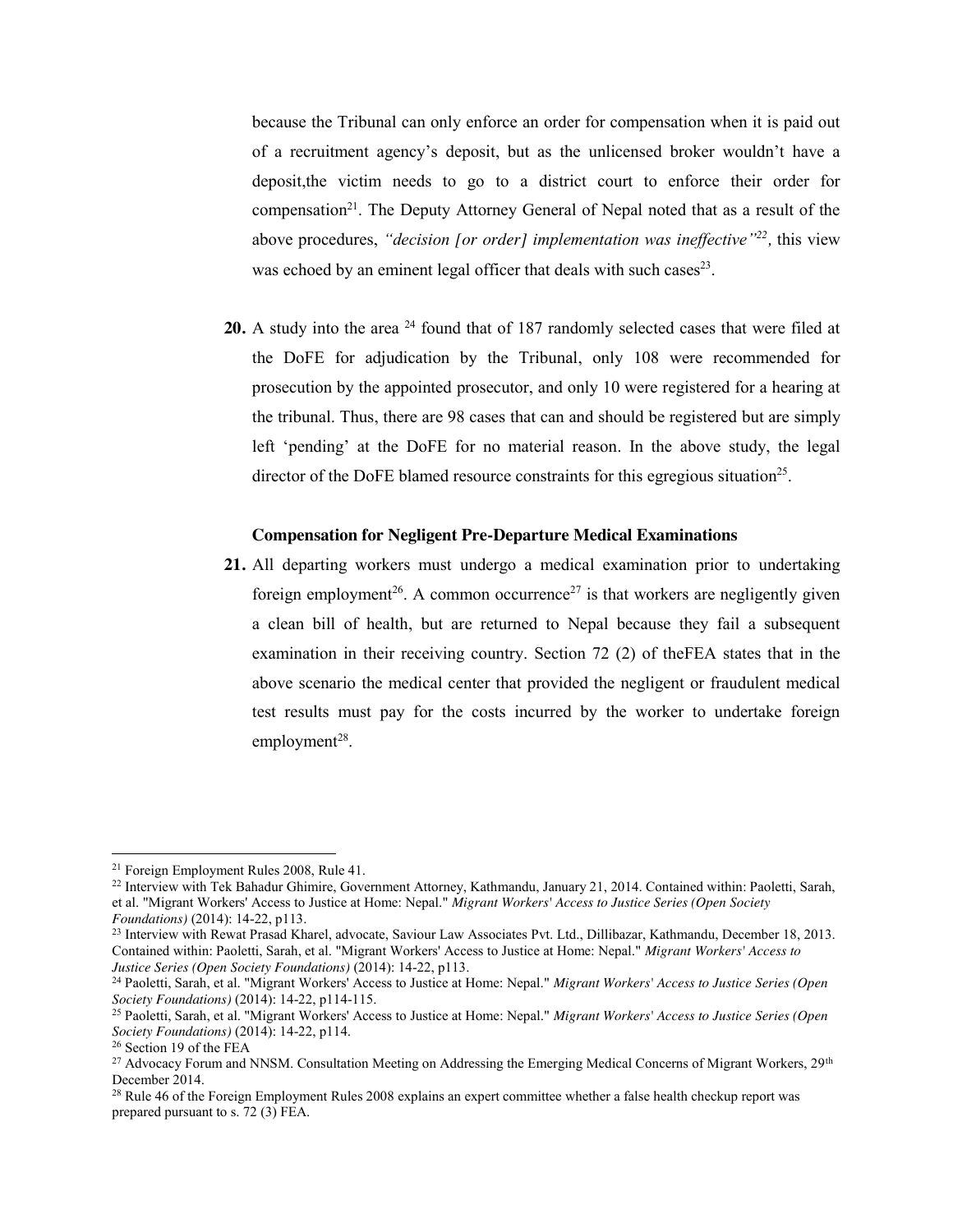- **22.** Based upon the interviews undertaken of recruitment agencies, board members of one of the associations of recruitment companies and premature returnee workers<sup>29</sup>, it is evident that many such returnee workers either fail to receive any compensation from the examining centre or it will be consistently less than what they actually incurred in undertaking and returning from foreign employment. Moreover, based on the figures given in the aforementioned interviews, compensation was routinely less than the government prescribed maximum chargeable recruitment fees, which are nearly always exceeded by the industry.30Given the systematic underpayment of compensation; failure to provide compensation generally; and failure to adequately adjudicate in instances of dispute over negligenceclearly demonstrates that the DoFE are failing to enforce s.72 (2) FEA.
- **23.** The Government of Nepal is violating Article 8 UDHR by:failing to adequately investigate, punish and require perpetrators to furnish workers with compensation, and thus an **effective remedy,** for violation of workers' FEA rights; not providing an **effective remedy** for the violation of the right of workers to have their complaint adjudicated by the Tribunal, due to perceived or actual resource constraints (paragraph 20 above); not providing an effective mechanism to compensate workers in cases such as detailed in paragraph 19 (above); and not providing an effective remedy to the violation of workers' right to compensation as granted by s.72 (2) FEA.

## VI. **Liberty of Movement**

 $\overline{\phantom{a}}$ 

**24.** Article 12 of the ICCPR bestows upon lawful workers the right to move to any part of that state and reside wherever they like within it. Further, it provides that a worker may leave any country. This right can only be qualified if said qualification is provided by law; and necessary to protect national security, public health, freedoms of others or other rights in the ICCPR. Article 13 of the UDHR echoes this but in a

<sup>29</sup> Amnesty International. 2011. *False Promises: Exploitation and Forced Labour of Nepalese Migrant Workers*. London: Amnesty International. p39

<sup>&</sup>lt;sup>30</sup> Amnesty International interviews with Kumud Khanal, NAFEA Secretary General, in Kathmandu Nepal on 26 November 2010 and Kamal Tamang, NAFEA Secretary, in Kathmandu, Nepal on 26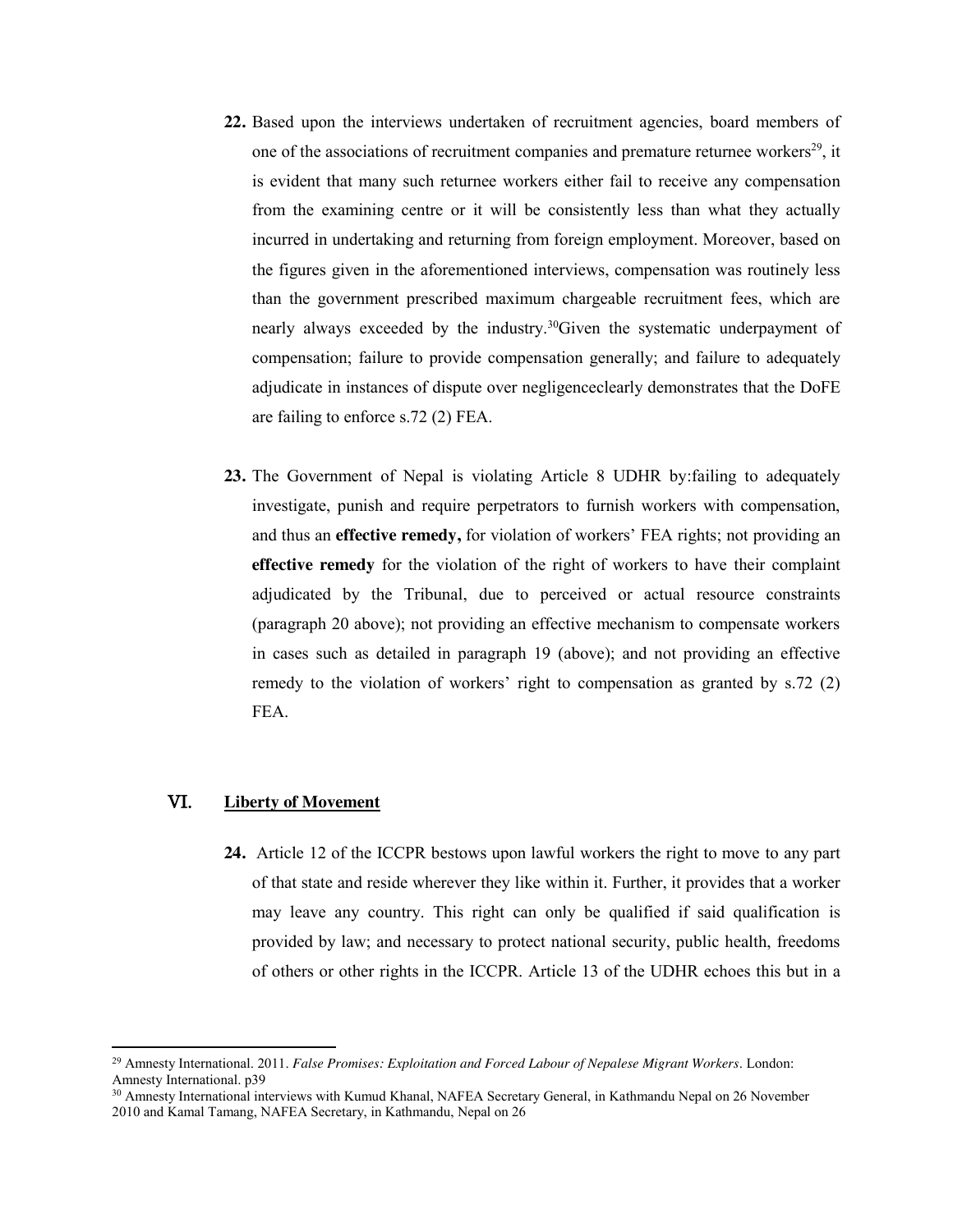simplified version. Thus, the state of Nepal has an obligation to protect the above right to liberty of movement for its workers.

- **25.** A study into this area revealed that of the 43 interviewed returnee workers, 27 had their passport confiscated upon arrival at their destination airport.<sup>31</sup>In Amnesty International's 2011 study this was 58 out of  $60<sup>32</sup>$ The logic behind this is that if employers keep the passport of their workers, the latter cannot flee adverse working conditions or the country. Of the 58 in the above Amnesty International study 18 interviewees even requested there passports back and were refused. The practice of confiscation of passports was endorsed and encouraged by recruitment agency owners and all Nepal Association of Foreign Employment Agencies<sup>33</sup> board members.34 Even more alarming, the DoFE and Foreign Employment Promotion Board of Nepal were aware of recruitment companies endorsing this behaviour and saw the practice by foreign employers as "understandable".<sup>35</sup>
- **26.** While violations of Human Rights provisions by foreign employers themselves is a primarily a matter of concern for their countries, allowing this practice to occur would be a violation of Article 12 of the ICCPR by the Government of Nepalgiven their knowledge of it. This is because pursuant to Article 12 (ICCPR) the state of Nepal has a positive obligation to protect liberty of movement and protect the right for an individual to leave any country while that individual is subject to its jurisdiction (Art. 2 (1) ICCPR). A worker would be subject to Nepal's jurisdiction by simple virtue of them being a Nepali citizen. This positive obligation axiomatically would apply to preventing workers attending employment where it knows their Article 12 rights will be infringed – even if that be outside their jurisdiction – in this case the DoFE is aware of this practice and its intent. Thus, the Government of Nepal has violated workers' Article 12 (ICCPR) rights by allowing them to attend foreign

<sup>31</sup> Paoletti, Sarah, et al. "Migrant Workers' Access to Justice at Home: Nepal." *Migrant Workers' Access to Justice Series (Open Society Foundations)* (2014): p71.

<sup>32</sup> Amnesty International. 2011. *False Promises: Exploitation and Forced Labour of Nepalese Migrant Workers*. London: Amnesty International. p63

<sup>33</sup> 1 of the 2 Trade Associations for foreign employment agencies in Nepal: http://www.nafea.org.np

<sup>34</sup> Amnesty International interview with Somlal Batajoo, NAFEA President, in Kathmandu, Nepal on 28 November 2010. Amnesty International interview with Trilok Chand Vishwas, NAFEA Vice-President, in Kathmandu, Nepal on 28 November 2010. Amnesty International interview with Kumud Khanal, NAFEA Secretary General, in Kathmandu Nepal on 26 November 2010. Amnesty International interview with Kamal Tamang, NAFEA Secretary, in Kathmandu, Nepal on 26 November 2010. <sup>35</sup> Amnesty International meetings with the Department of Foreign Employment in Kathmandu, Nepal on 10 December 2010 and the Foreign Employment Promotion Board in Kathmandu, Nepal on 2 December 2010.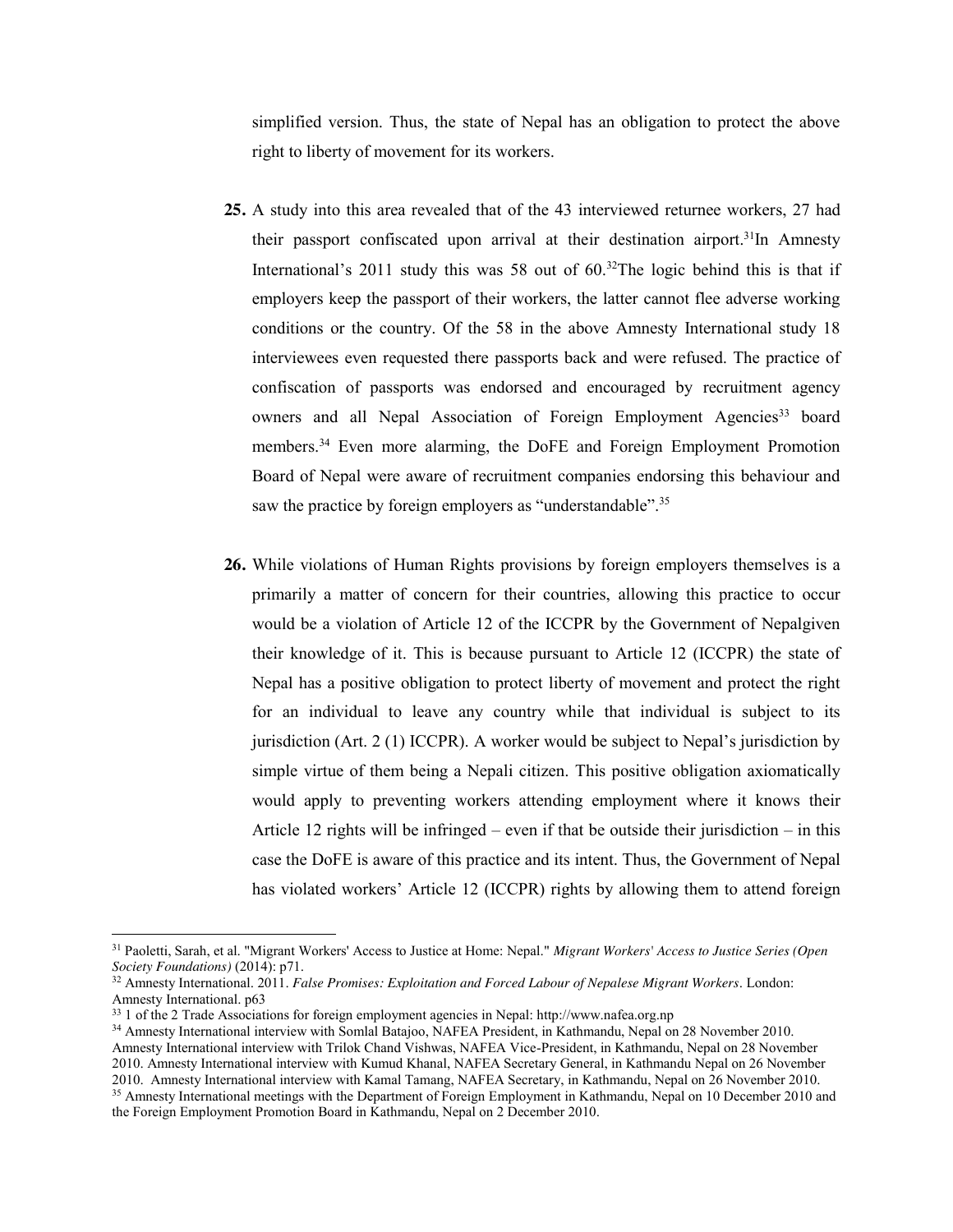employment even in a situation where it knows and accepts that the workers will neither be free to leave the country at will,nor will they be free to leave the locality of their employer as their passport and other identity documents get confiscated upon their arrival.

- *27.* To reasonably discharging the state of Nepal's duty under Art. 12 (ICCPR), the state should take some positive protective action: Embassy's and Labour Attachés should be black listing foreign agencies and employers that undertake this practice of passport confiscation, but given the vast under resourcing and varying practices screening and reporting on employers and foreign agencies does not occur. The DoFE should also monitor and take action against recruitment companies and brokers that are complicit and encourage such activity, as does occur*<sup>36</sup>*.
- **28.** There is wide scale reporting of movements of domestic workers being severely controlled by their employers $37$ , this also occurs for other types of employment but to a lesser degree. In the Amnesty International 2011 study 14 out of the 17 domestic workers interviewed stated that they were prevented from leaving the house alone and were "locked in" when their employers left the house. <sup>38</sup> Given the wide scale knowledge of these practices occurring, for the Government of Nepal to begin todischarge their duty under Art 12 (ICCPR), there should be a monitoring system in Embassies and Labour Attachés to: check on domestic workers; offer support; refer cases to the police of the destination country; offer alternative employment; or repatriate such persons in cases of restrictions on freedom of movement rights. Thus, given the absence of this system in any systemic manner, the Government of Nepal isviolating its Article 12 ICCPR obligations.

## VII. **Right to Equality and Non-discrimination**

<sup>36</sup> Trilok Chand Vishwas, NAFEA Vice-President: *"Migrant workers run away many times to better paying jobs. Companies make us pay a penalty for the visa charge, so the removal of identity documents is a good idea because not all migrant workers are honest."* Amnesty International interview with Trilok Chand Vishwas, NAFEA Vice-President, in Kathmandu, Nepal on 28 November 2010.

<sup>&</sup>lt;sup>37</sup> Advocacy Forum and NNSM. Panel Discussion on Migrant Workers: Emerging Issues and Challenges, Access to Justice, 22<sup>nd</sup> October 2014.

<sup>38</sup> Amnesty International. 2011. *False Promises: Exploitation and Forced Labour of Nepalese Migrant Workers*. London: Amnesty International. P67.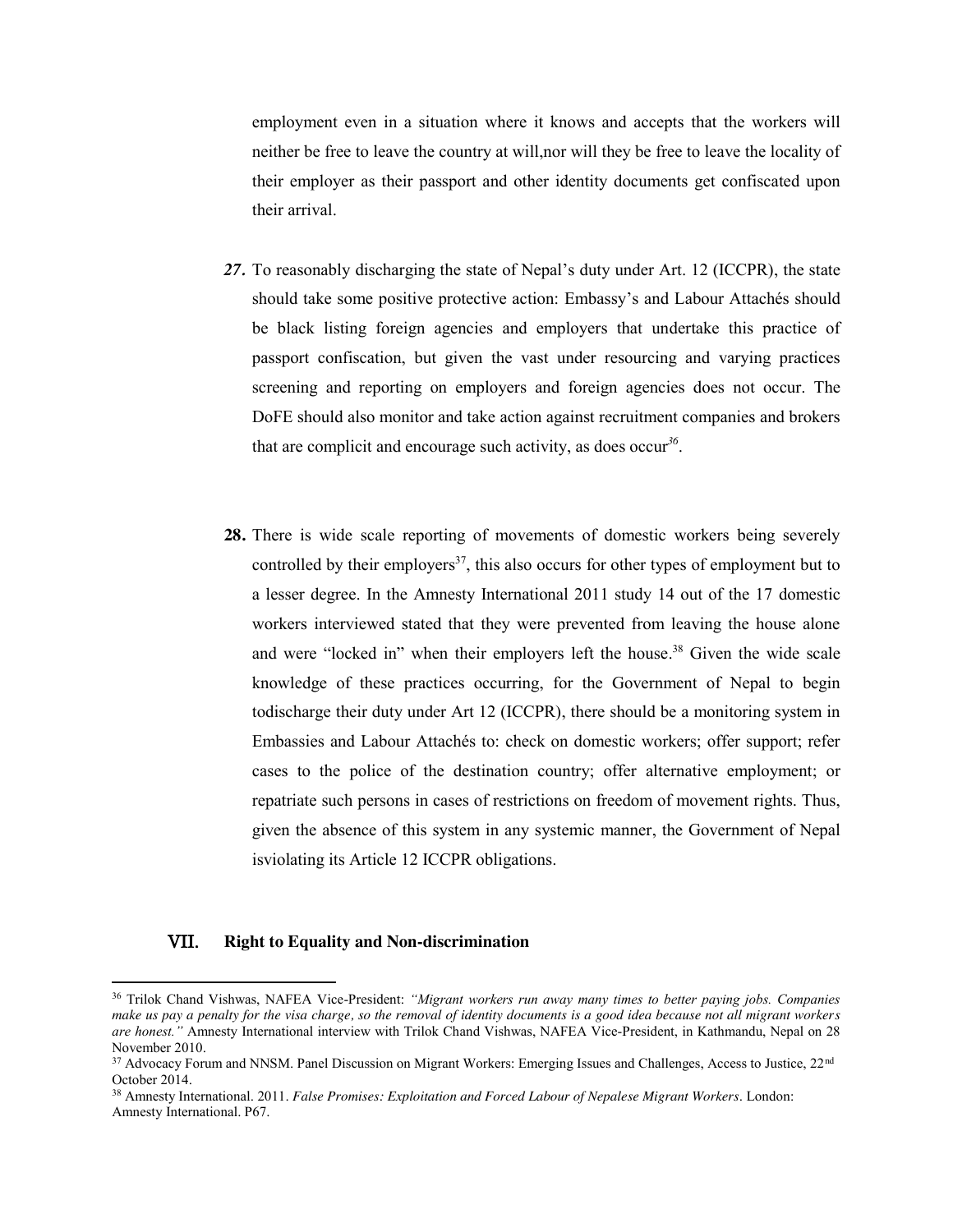- **29.** The principles of non-discrimination and equality: which require States to treat all its citizens equally without any partiality or preference are enshrined in the UDHR, ICCPR and ICESCR. Nepal is also a party to CEDAW which clearly prohibits discrimination based on gender; Article 2(e) states: that States should *"take all appropriate measures to eliminate discrimination against women by any person, organization or enterprise".* This right is also enshrined in the Interim Constitution of Nepal 200739.
- **30.** The existing policy of the Government of Nepalbans female workers under 30 from undertaking foreign employment in Gulf countries.40The Government of Nepal claims that the restriction was imposed because of complaints, including physical and sexual abuse, and poor working conditions of women workers, and that the age restriction is meant to protect younger, potentially more vulnerable female migrant workers. However, this restriction has not notably reduced the number of female workers under 30 going to Gulf countries; instead, reports reveal that there arenumerous undocumented female workers, and that the ban has only pushed them into situations of exploitation and abuse rather than protecting them, by virtue of them needing to undertake such employment through higher risk illegal channels.41The Nepalese embassy in Riyadh estimates that 40,000 Nepali women, who came through illegal channels, are working in Saudi Arabia, and that the embassy has so far rescued and repatriated only about 300 women who had faced physical, economic and psychological exploitation at the hands of their employers.42 Al Jazeera states *"Nepali migrant workers are easy targets of abuse,"* and the major reason behind this is again the fact that many Nepalese women are working illegally. The evidence above,as well as the conclusion driven from CEDAW recommendation

<sup>&</sup>lt;sup>39</sup> Article 13 (1) of the guarantees *the right to equality*, which states that all citizens shall be equal before the law, and Article 13 (3) clearly states that the State shall not discriminate against citizens on grounds of sex, among others.

<sup>40</sup> Paoletti, Sarah, et al. "Migrant Workers' Access to Justice at Home: Nepal." *Migrant Workers' Access to Justice Series (Open* 

*Society Foundations)* (2014). 41 Ramyata Limbu. 2014. "Nepal's migrant workers easy targets for abuse." *Aljazeera*, June 1 2014.

http://www.aljazeera.com/indepth/features/2014/05/nepal-migrant-women-easy-targets-abuse-201452710154969825.html [accessed September 28, 2014.]

<sup>42</sup> Roshan Sedhai. 2014. "Female migrant workers: Govt may lift ban, on safety condition." *Ekantipur*, December 5 2015. http://www.ekantipur.com/2014/12/05/editors-pick/female-migrant-workers-govt-may-lift-ban-on-safety-condition/398571.html [accessed February 15, 2014.]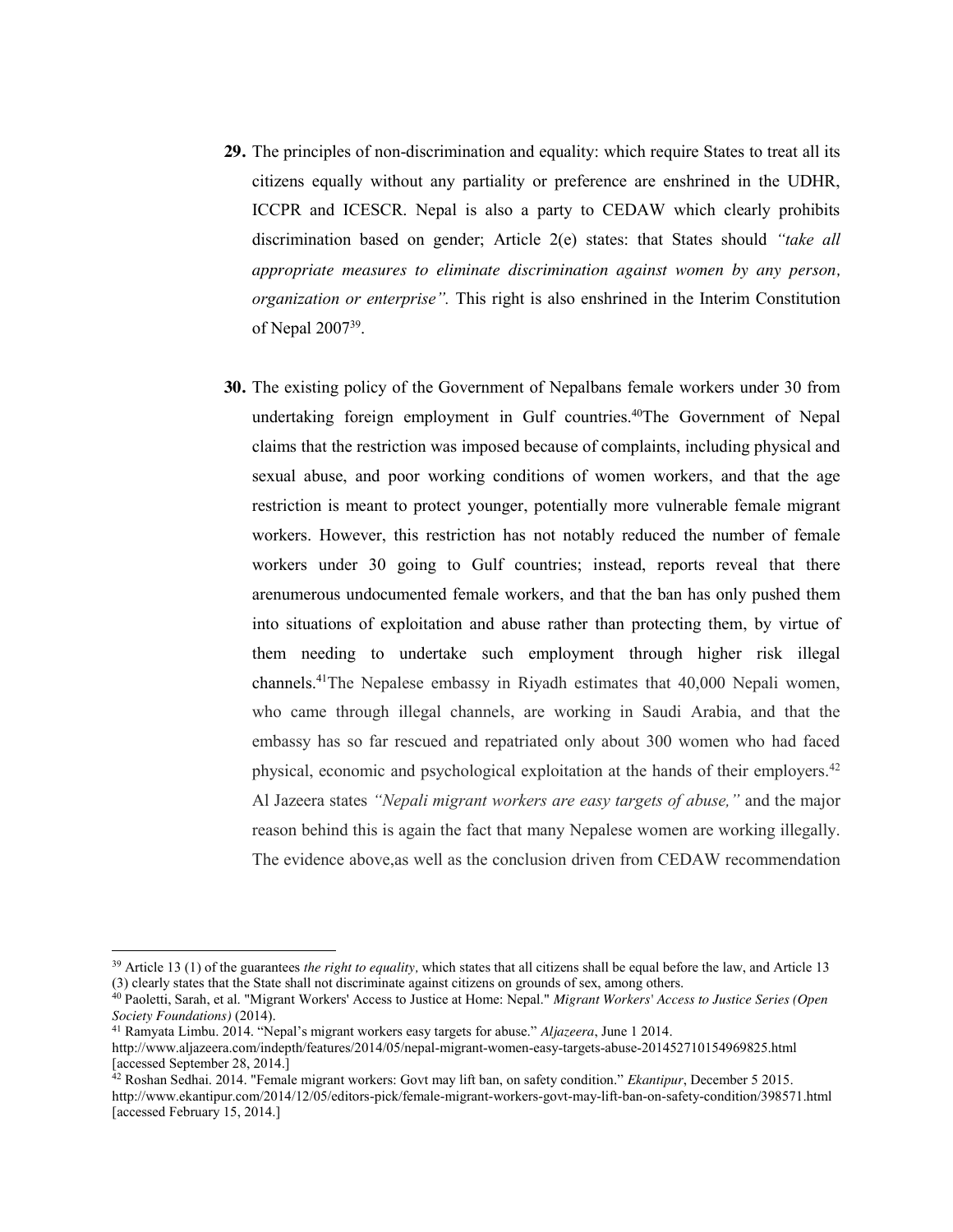No. 26 on Women Migrant Workers<sup>43</sup>suggests that making women workers travel through illegal channels can make them more vulnerable and keep them at higher risk of being exploited.

**31.** The restriction policy is also contrary to the various international human rights conventions as stated in paragraph 29, as itis *prima facie* discriminatory and treats women in the context of foreign labour migration less favorably. Further, it is ineffectual in its presented intent for the reasons set out in paragraph 30.

#### VIII. **Right to Work and to Just and Favorable Conditions of Work**

- **32.** Article 6 of the International Convention on Economic, Social and Cultural Rights (1966) (ICESCR) states that State Parties to the Covenant must recognize *"the right to work, which includes the right of everyone to the opportunity to gain his living by work which he freely chooses or accepts."<sup>44</sup>* Furthermore, Article 7 (ICESCR) stipulates the right of everyone to the enjoyment of just and favorable conditions of work, and sets particular standards to be guaranteed by the State, which includes equal remuneration, safe and healthy working conditions, rest, leisure and reasonable limitation of working hours and periodic holidays. The aforementioned rights are also echoed in Articles 23 and 24 of the UDHR.
- **33.** Nepalese migrant workers' right to work in just and favorable conditions as stipulated in the UDHR and the ICESCR has been violated for the reasons set out in paragraphs 33-35. Many migrant workers have been dying due to dangerous conditions at work, and appalling living environments, as workers are cramped in filthy living quarters- which is a clear violation of their right to adequate standards of living as enshrined in Article 25 of the UDHR. 45 Likewise, many Nepalese

<sup>43</sup> CEDAW. 2008. "General recommendation No. 26 on women migrant workers." December 5, 2008.

http://www2.ohchr.org/english/bodies/cedaw/docs/GR\_26\_on\_women\_migrant\_workers\_en.pdf [accessed February 5, 2015]. <sup>44</sup> United Nations. "International Covenant on Economic, Social and Cultural Rights (1966)."

http://www.ohchr.org/EN/ProfessionalInterest/Pages/CESCR.aspx [accessed January 1, 2015]

<sup>45</sup> Robert Booth. "Qatar World Cup construction 'will leave 4,000 migrant workers dead.'" *The Guardian,* September 26, 2013. http://www.theguardian.com/global-development/2013/sep/26/qatar-world-cup-migrant-workers-dead [accessed September 28, 2014.]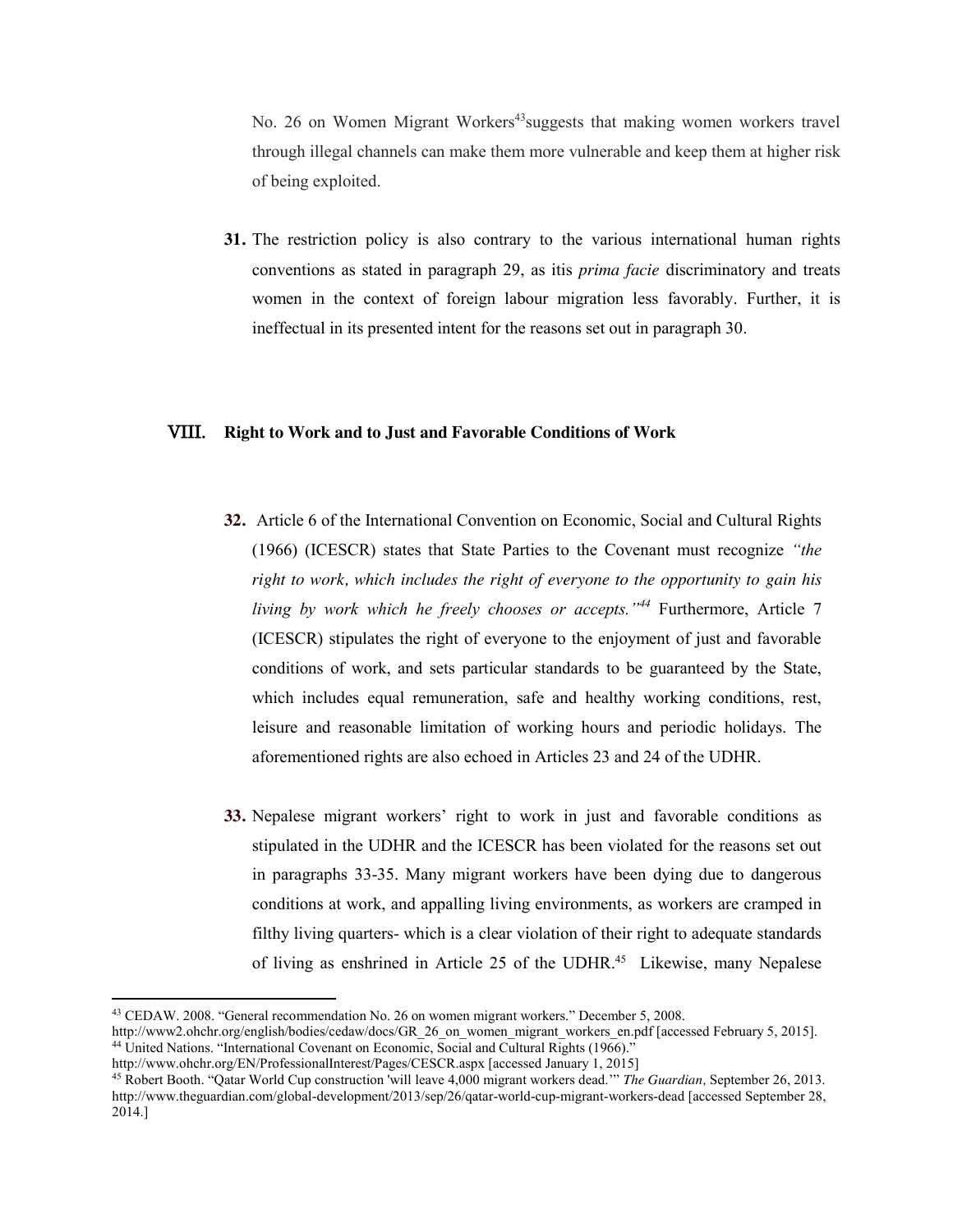workers have also been denied access to free drinking water in the desert heat and many have sought refuge at Nepalese embassies to escape the brutal conditions of their employment.

- **34.** Migrant workers are also misinformed about their working hours, these being significantly longer than agreed in Nepal.<sup>46</sup> According to the Amnesty International's report, migrants in Malaysia are often forced to work for more than 12 hours a day in hazardous situations against their will, and many have also become victims of physical, verbal and sexual abuse, again contrary to Article 7 of ICESCR.
- **35.** Nepalese migrant workers have also encountered violations of their right to a just remuneration. For instance, there are examples where the workers have received only 130 USD per month in the destination country, despite the recruiting agencies in Nepal making them sign contracts worth of 320 USD before leaving Nepal,<sup>47</sup> this being contrary to the right to a just and favorable wage.
- **36.** Almost all employers confiscate the passports of their workers, placing the latter at a higher risk of being arrested, preventing them from leaving abusive workstations and exposing them to exploitative and coercive practices at work. This is a direct violation of "*the right of everyone to the opportunity to gain his living by work which he freely chooses or accepts"*(Article 6 (ICESCR)), as it removes the workers' right to leave their place of work.
- **37.** The above violations regarding work conditions are primarily violations by the destination country where this occurs; but the state of Nepal has a positive obligation to not expose, or minimize its citizens' exposure to violations of Article 6 and 7 of ICESCR. Thus, the state of Nepal is in violation of Article 6 and 7 of ICESCR, as it

l

<sup>46</sup> Pete Pattison. 2013. "Revealed: Qatar's World Cup 'slaves.' *The Guardian*, September 25, 2013.

http://www.theguardian.com/world/2013/sep/25/revealed-qatars-world-cup-slaves [accessed January 1, 2014].

<sup>47</sup> Amnesty International. 2011. *False Promises: Exploitation and Forced Labour of Nepalese Migrant Workers*. London: Amnesty International. p. 53.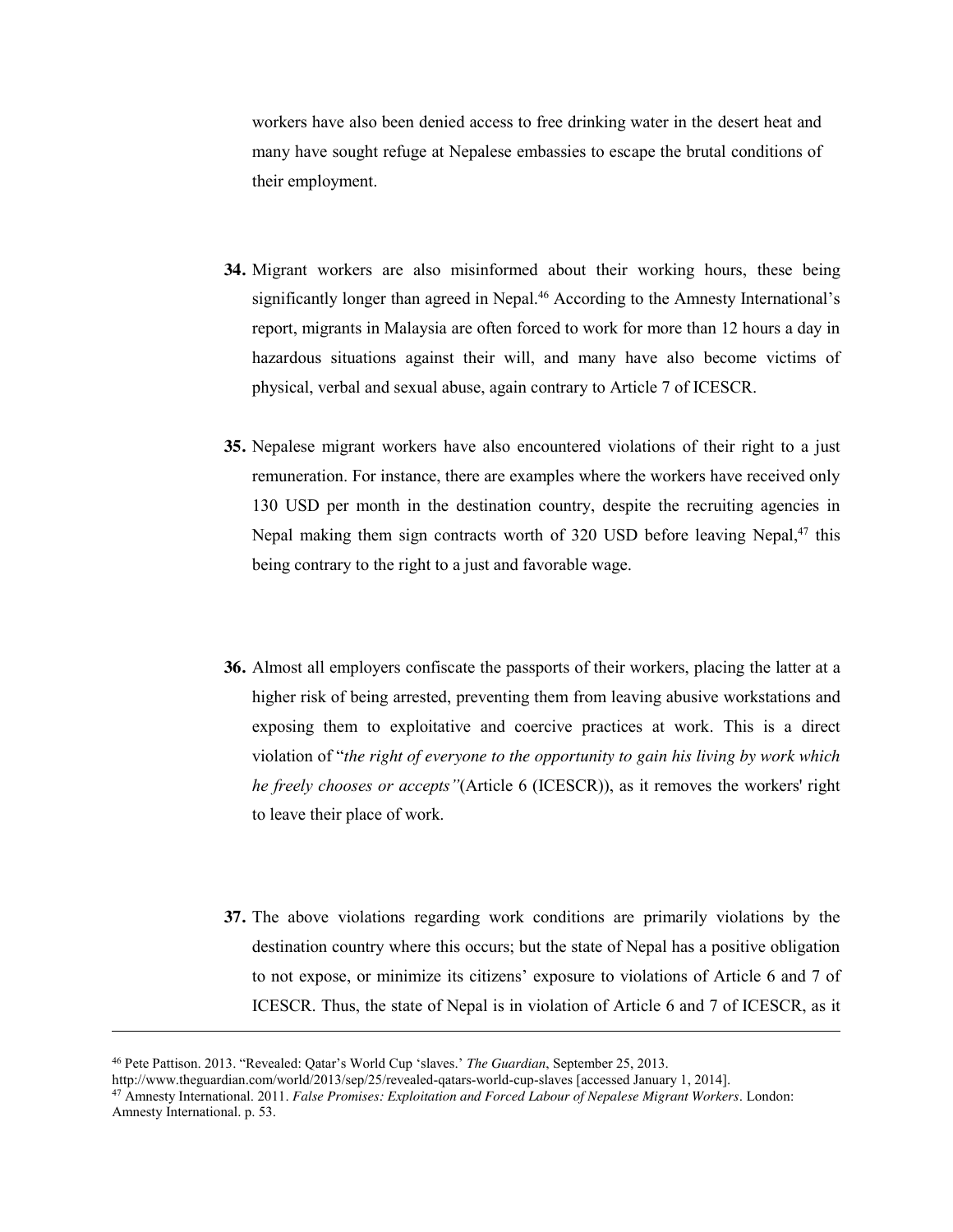has made no efforts. As a bare minimum to discharge their duty, the state would be expected to screen and monitor the work conditions of places of employment that host large numbers of migrant workers<sup>48</sup>; further, it should quash practices like contract substitution, and offer redress and repatriation to workers that complain that their workconditions are contrary to what was agreed prior to leaving Nepal.<sup>49</sup>

### IX. **Right against Exploitation -Forced labor, Slavery and Human Trafficking**

**38.** All forms of exploitation, including slavery, human trafficking and forced labor which are considered to be the cruelest forms of exploitation - have been proscribed by UN international treaties and conventions. For instance, Article 1 of the ILO Convention concerning the Abolition of Forced Labor 1957 (No.105), to which Nepal became a signatory in 2007, directs each State parties*"to suppress and not to make use of any form of forced or compulsory labor, or use forced labor for purposes of economic development."<sup>50</sup>* Similarly, in order to discourage forced labor, ILO adopted Forced Labor Convention in 1930 (No.29) to which Nepal became a signatory in 2002.<sup>51</sup> This Convention (Article  $1(1)$ ) creates an obligation to suppress the use of forced or compulsory labor in all its forms within the shortest possible period. Similarly, Article 4 of the UDHR prohibits slavery; and human trafficking, which is considered as modern day slavery, many international instruments have also banned them, <sup>52</sup> including the UN Trafficking Protocol (2000). The right against exploitation has further been stipulated in Article 29 of the Interim Constitution of Nepal (2007) and it prohibits human trafficking, slavery, servitude, and forced labor.

<sup>48</sup> Interview with Section Officer, Ministry of Foreign Affairs on 7 June 2012, Kathmandu. Contained within: Paoletti, Sarah, et al. "Migrant Workers' Access to Justice at Home: Nepal." *Migrant Workers' Access to Justice Series (Open Society Foundations)* (2014).

 $49$  Advocacy Forum and NNSM. Consultation Meeting-Addressing the Emerging Medical Concerns of Migrant Workers,  $29<sup>th</sup>$ December 2014.

<sup>50</sup> International Labor Organization. Abolition of Forced Labour Convention, 1957 (No. 105).

<sup>51</sup> International Labor Organization. Forced Labor Convention, 1930 (No.29).

<sup>&</sup>lt;sup>52</sup> Other relevant treaties include the Slavery Convention (1926) and the Supplementary Convention on the Abolition of Slavery, the Slave Trade, and Institutions and Practices Similar to Slavery (1956). Additional tools of international law that include segments against the trafficking of persons include: the Universal Declaration of Human Rights (1948), the International Covenants on Civil and Political Rights (1966), The United Nations Convention for the Suppression of the Traffic in Persons and of the Exploitation of the Prostitution of Others (1949), and the Convention on the Elimination of all Forms of Discrimination Against Women (1979).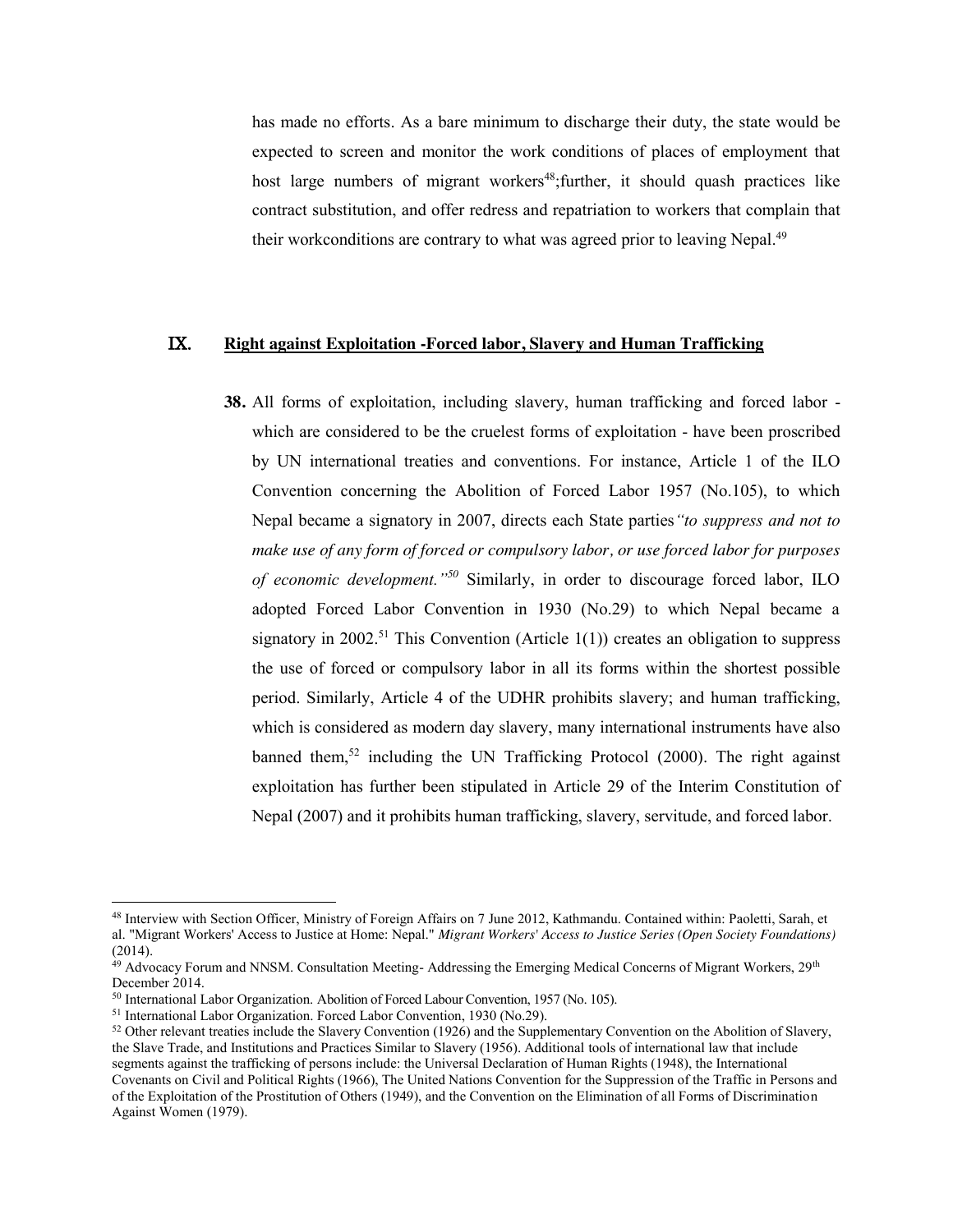- **39.** The indicators of exploitation, nevertheless, are frequently experienced by Nepalese migrant workers, which include retention of identity documents, including passports and travel documents; withholding of wages; threat of denunciation to the authorities; exacting excessive overtime work; physical and sexual abuse; and isolation. For example, the investigation by Guardian revealed evidence of forced labor on the World Cup infrastructure project in Qatar. It further disclosed that Nepalese workers were not receiving fair wages, many were denied payment for months, there had been increased practice among the employers to retain the earnings of migrant workers,<sup>53</sup> and the employers also refusing to issue identity cards, thus reducing the workers illegal immigrants status<sup>54</sup>; all of which are against the right to exploitation as detailed in the human rights treaties in paragraph 38 (above).
- **40.** Similarly, many domestic workers in the Middle East were found to be exploited because of their lack of incorporation in domestic labour laws, and thus their recourse to the courts for access to justice was almost impossible.<sup>55</sup> Cases of sexual abuse and rape of Migrant Workers in Saudi Arabia, including other Gulf nations was found to be common.<sup>5657</sup> In Lebanon, the vulnerability of domestic workers was compounded because there existed elements of trafficking for forced labor and employers frequently undertook the practice of locking the workers in their house or forbidding them from leaving the house.5859 These human rights violations are indicative of exploitation, which are prohibited by UN trafficking protocol, and the ILO conventions detailed above.
- **41.** It can legitimately be argued that the State of Nepal has created a domestic environment that is conducive to exploitation of workers. By not taking sufficient or

<sup>53</sup> Pete Pattison. 2013. "Revealed: Qatar's World Cup 'slaves.' *The Guardian*, September 25, 2013.

http://www.theguardian.com/world/2013/sep/25/revealed-qatars-world-cup-slaves [accessed January 1, 2014].

 $54$  Ibid.

<sup>55</sup> Amnesty International. "Malaysia must End Abuse of Migrant Workers. *Amnesty International,* March 24, 2010. "http://www.amnesty.org/en/news-and-updates/report/malaysia-must-end-abuse-migrant-workers-2010-03-24 [accessed September 12, 2014].

<sup>56</sup> Human Rights Watch. 2004. "Bad Dreams: Exploitation and Abuse of Migrant Workers in Saudi Arabia." *Human Rights* 

*Watch*, July 14, 2004. 57Paoletti, Sarah, et al. 2014. "Migrant Workers' Access to Justice at Home: Nepal." *Migrant Workers' Access to Justice Series (Open Society Foundations)* (2014).

<sup>58</sup>Anti-Slavery International. 2012. "What is She Worth?" Kafa, June 2012.

http://www.kafa.org.lb/StudiesPublicationPDF/PRpdf-58-635050125360662052.pdf [accessed January 21, 2015]. <sup>59</sup> Ibid.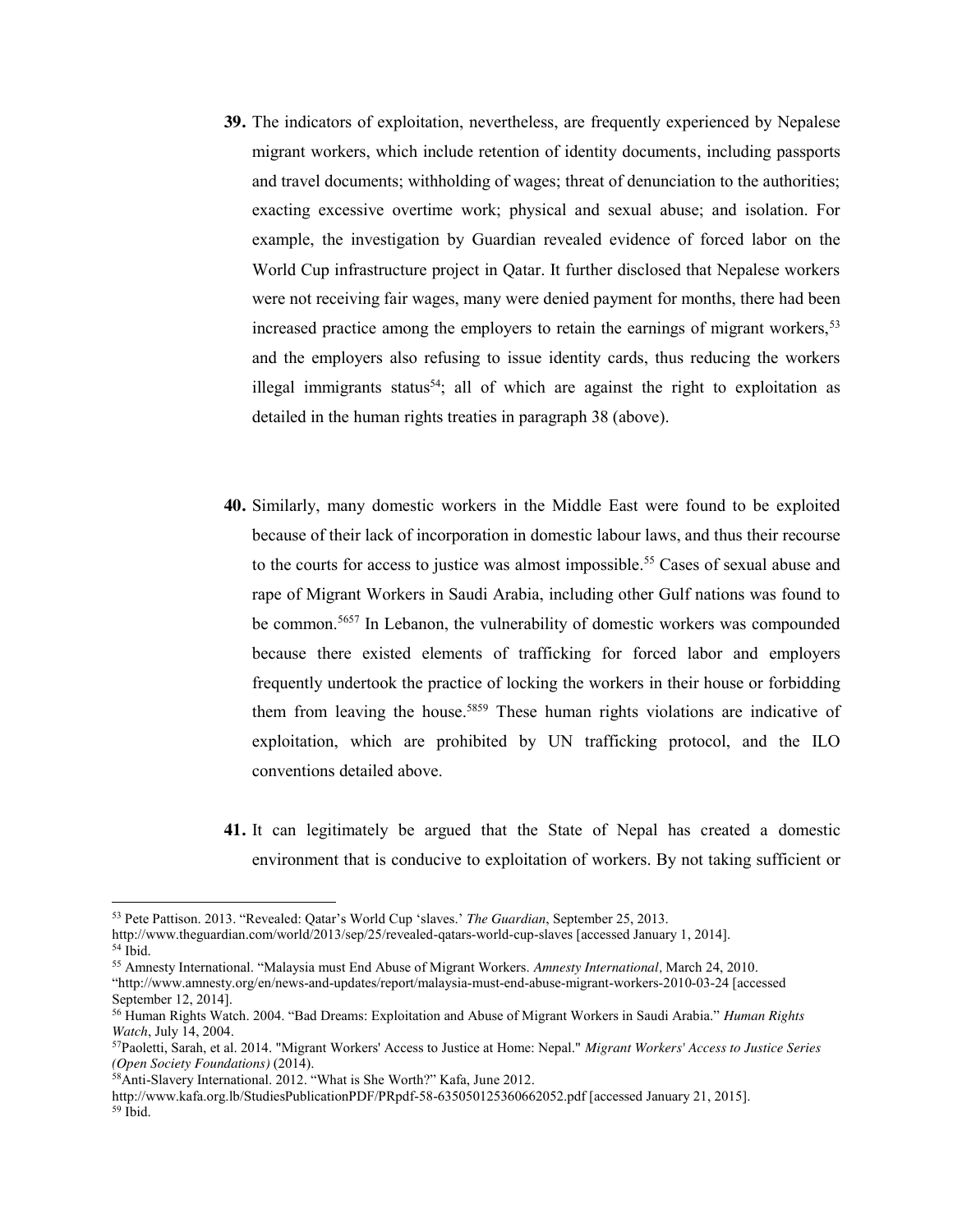effective action against recruitment agencies and brokers for clear violations of the FEA and FER, it has fostered an environment of impunity where private actors can freely undertake actions like: not paying duly owed compensation;carrying out contract substitutions; trafficking;deceiving over contractual terms; and greatly overcharging on recruitment fees, which leave workers heavily debt laden and which facilitate and amount to exploitation when amalgamated with activities undertaken in receiving countries. Thus, given the above, the State of Nepal, by facilitating the basis of this exploitation, is acting in contrary to the human rights and labour provision mentioned in paragraph 38.

## X. **Protection against Human Rights abuses perpetuated by non-state actors**

- **42.** The exploitation and abuse of Nepalese migrant workers by recruiting agencies and medical centers occur before they even leave home. The Ruggie principle, endorsed by the UN Human Rights Council in June 2011, consists of provisions that specify the States duty *"to protect against human rights abuses by third parties, including business, through appropriate policies, regulation, and adjudication; the corporate responsibility to respect human rights, which means to act with due diligence to avoid infringing on the rights of others; and greater access for victims to effective remedy, judicial and non-judicial."* Based on this guideline, the Government of Nepal is obliged to protect against human rights abuses and exploitations perpetuated to workers by non-state actors. However, the Government of Nepal has failed to monitor recruitment agencies and medical centers, which have been perpetuating abuse and the exploitation on workers.
- **43.** It is widely acknowledged that workers are abused in their home country by the recruitment agencies and brokers, who are responsible for sending these workers oversees.<sup>60</sup> Workers are deceived with regard to salary,<sup>61</sup> nature of work (where the recruitment agencies tend to acquire workers' consent for one kind of role then

<sup>60</sup> Roshan Sedhai. 2014. "Labour Ministry told to profile manpower firms." *Ekantipur*, November, 12 2014.

http://www.ekantipur.com/the-kathmandu-post/2014/11/11/related\_articles/labour-ministry-told-to-profile-manpower-

firms/269548.html [accessed February 10, 2015].

<sup>61</sup> A. Advocacy Forum and NNSM. Panel Discussion on Migrant Workers: Emerging Issues and Challenges, Access to Justice, 22nd October 2014.

B. Advocacy Forum and NNSM. Consultation Meeting on Addressing the Emerging Medical Concerns of Migrant Workers, 29<sup>th</sup> December 2014.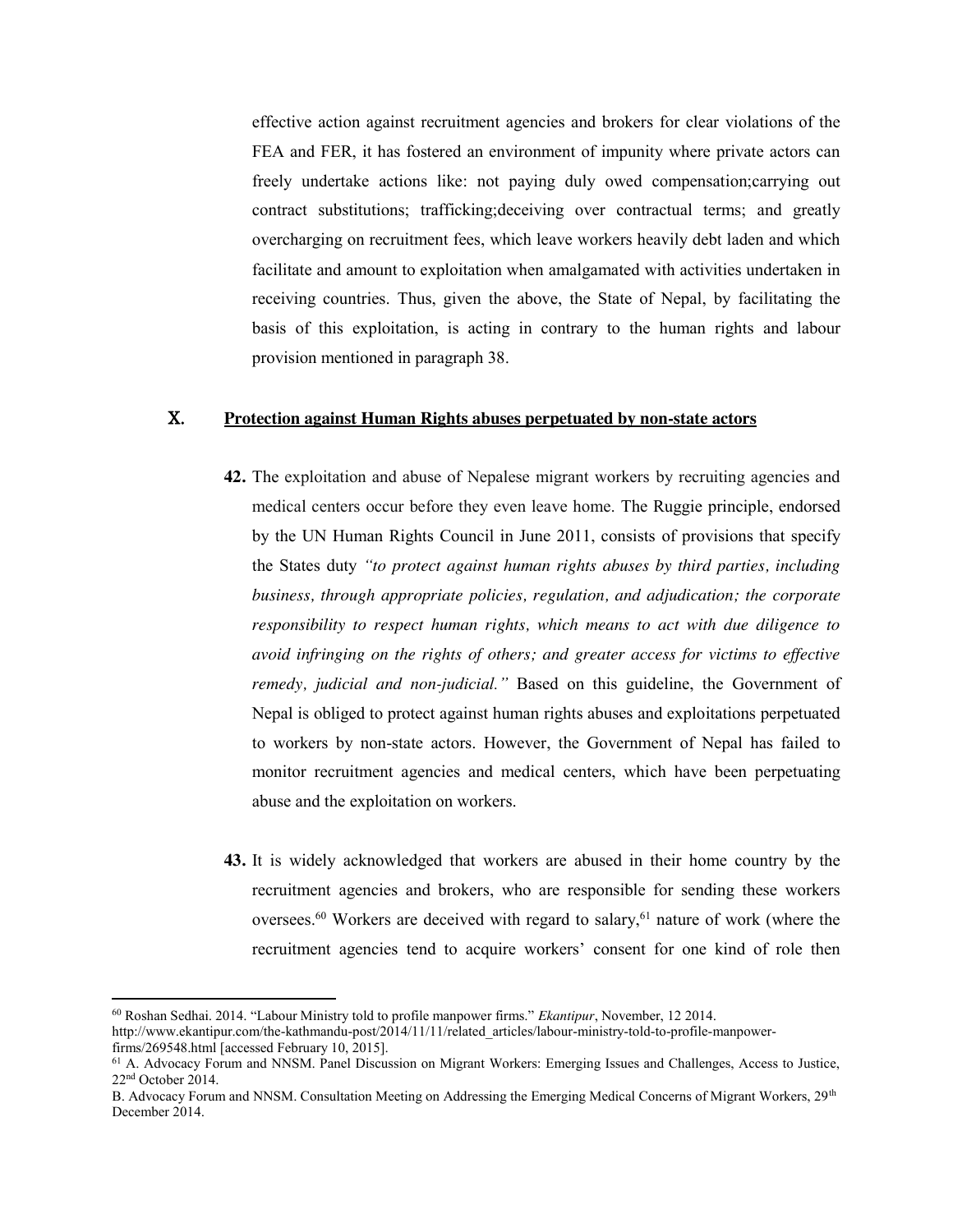compel workers to undertake a role of a differing nature in the destination country) $62$ and employment contracts (in many occasions, the workers sign two different contracts, one formal contract they use to get approval from DOFE to acquire a labor permit and the second is the functioning contract, that often fails to incorporate minimum standards of foreign employment and protections for their human rights.)63Similarly, migrant workers have also been facing exploitations at the hands of medical centers within the country, as the centers have been providing negligent health facilities/services to workers, and thus compounding their health risks. The findings unveil that many migrant workers fall prey to fraudsters, who issue fake medical certificates to the migrant workers without conducting proper and accurate medical examinations. As a result, many migrant workers fail subsequent medical tests at the destination country and are sent back to Nepal. The majority of health certificates issued by health centers, though carry government issued hologram as well as a doctor's stamp and signature, bear serious medical flaws. <sup>6465</sup> The government has also been incapable, or has failed to take any action against the medical centers for their lack of adherence to the law regarding the medical examination costs, some centers continue to charge higher fees than the government prescribed maximum for the pre-departure medical examination.

**44.** Though the recruiting agencies and medical centers- whose actions have direct bearing to the wellbeing of migrant workers- have the responsibility to adhere to international human rights standards as enshrined in the Ruggie principle, these entities have failed to meet such obligations for workers. The failure of the Government of Nepal to protect these workers via legislation, policy and

 $62$  A. According to the International Labor Organization, "intermediaries who carry out abusive recruitment practices, which negate freedom of choice by the worker (…) with the deliberate intent of placing persons in a situation in which forced labor can be exacted from them can certainly be considered as accomplices to forced labor" (ILO, The Cost of Coercion, Global Report under the follow-up to the ILO Declaration on Fundamental Principles and Rights at Work, 2009, para38.

http://www.ilo.org/wcmsp5/grroups/public/@ed\_norm/@relconf/documents/meetingdocument/wcms\_106230.pdf [accessed December 15, 2014].

B. Ganesh Gurung. 2004. "An Overview Paper on Overseas Employment in Nepal." International Labor Office in Nepal, 2004. http://www.ilo.org/wcmsp5/groups/public/@asia/@ro-bangkok/@ilo-kathmandu/documents/publication/wcms\_116815.pdf [accessed 14 March, 2015].

C. Advocacy Forum and NNSM. Panel Discussion on Migrant Workers: Emerging Issues and Challenges, Access to Justice, 22nd October 2014.

D. Advocacy Forum and NNSM. Consultation Meeting on Addressing the Emerging Medical Concerns of Migrant Workers, 29<sup>th</sup> December 2014.

<sup>63</sup> Hom Karki. 2013. "Nepal, Qatar sign 15-point pact." *Ekantipur,* July 2nd, 2013. http://www.ekantipur.com/the-kathmandupost/2013/07/01/money/nepal-qatar-sign-15-point-pact/250688.html [accessed January 5, 2014].

<sup>64</sup> Ishwar Rauniyar. 2013. "Migrant Woes." *My Republica: Nepal*. September 7, 2013.

<sup>65</sup> Weena Pun & Manish Gautam. "Medical negligence painful to fight." *Kathmandu Post,* April 14, 2013.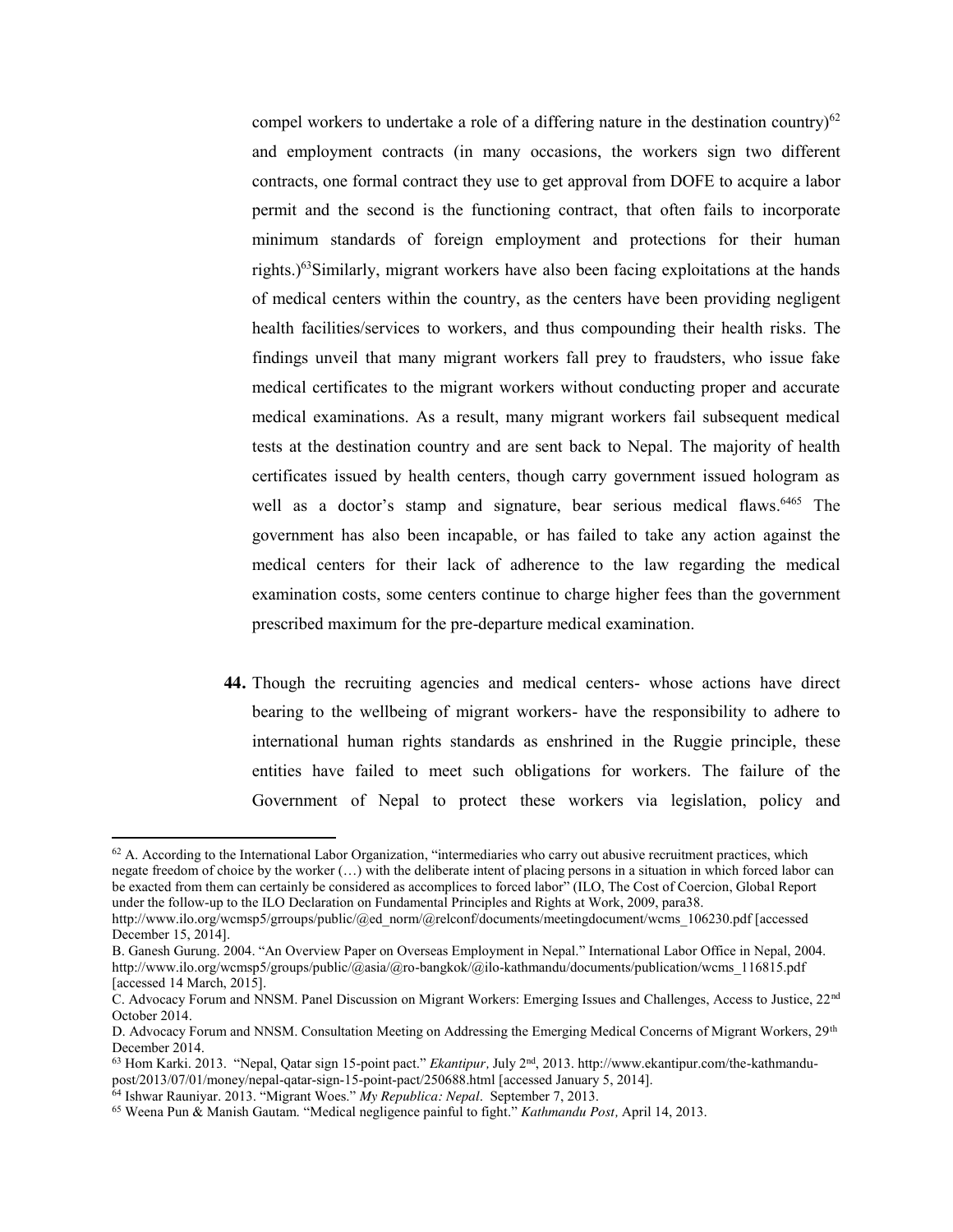enforcement against the aforementioned actions of private actors is therefore a clear violation of workers'rights against exploitation.

# XI. **Recommendations**

- **45.** The following practical and achievable short to medium term recommendations that State of Nepal can implement independently are advised as a minimum:
	- a. Increase the resources of DoFE and Tribunal to a level commensurate with the degree to which Nepal's economy relies on migrant workers' remittances. Such that it can address complaints; adjudicate on cases; punish violations of the FEA and FER; and regulate private actors adequately.
	- b. Provide adequate guidance and training to the police, prosecution service and judiciary to recognize the offences of trafficking and transportation in the context of foreign employment, and have them dealt with and prosecuted as criminal offences as opposed to being dealt with under the FEA regime.
	- c. Clarify the mandate of Nepalese Embassies and Labour Attachés to include: screening and blacklisting foreign recruitment agencies and employers; monitoring working conditions; referring appropriate violations of international and domestic law to the local police; and generally offering support required by workers.
	- d. Greatly increase Embassy and Labour Attaché resources to a level that iscommensurate with the degree to which Nepal's economy relies on migrant workers' remittances. Such that it can adequately deal with the clarified mandate in paragraph 45c above.